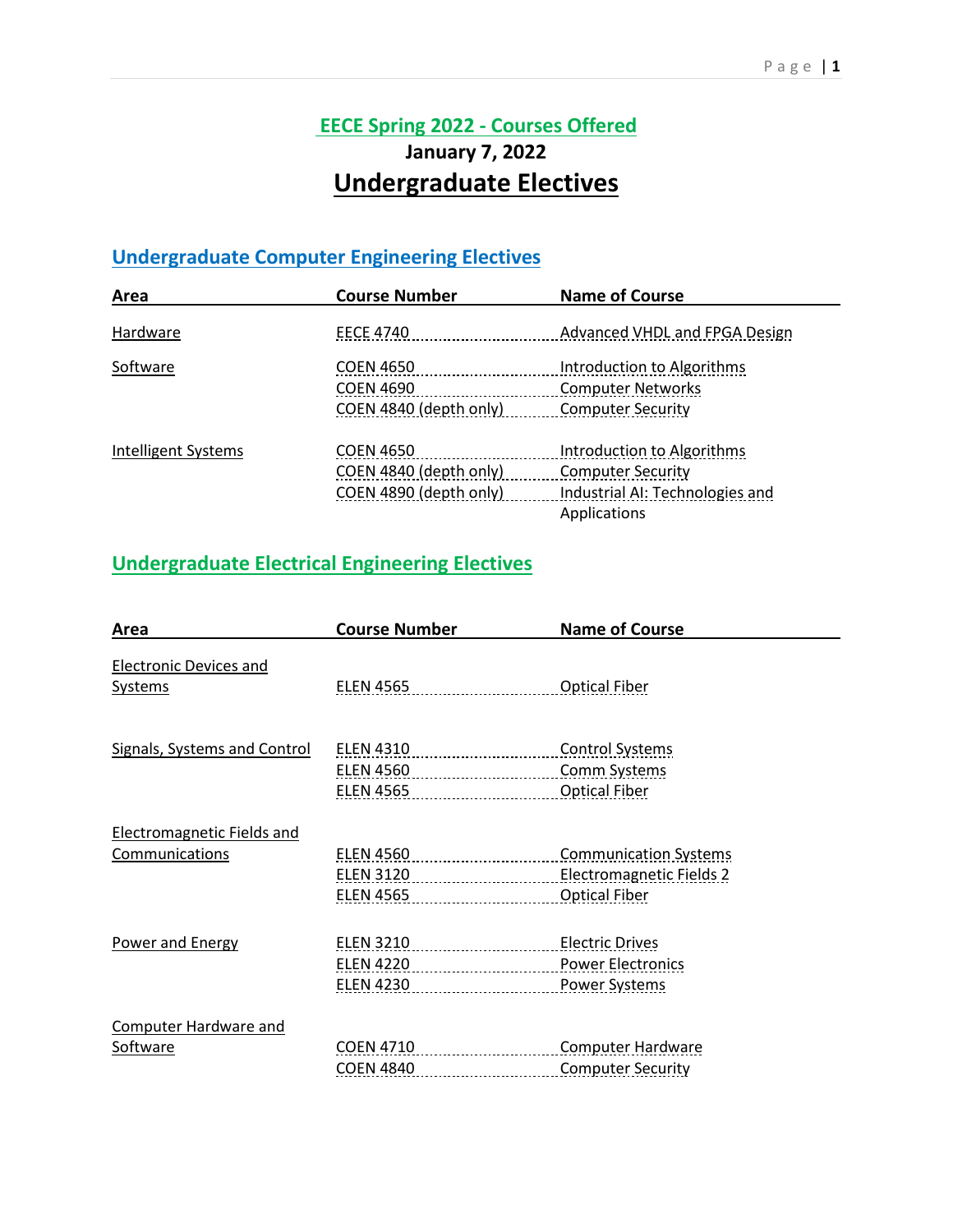# **Undergraduate Required Courses**

### **Undergraduate Computer Engineering Required Courses**

| <b>Name of Course</b>                   |  |
|-----------------------------------------|--|
|                                         |  |
| <b>Computer Programming</b>             |  |
| Intro to EECE 2                         |  |
| Circuits 2                              |  |
| <b>Digital Electronics</b>              |  |
| Circuits Lab 2                          |  |
| Software Methodologies                  |  |
| Computer Hardware                       |  |
| <b>Operating Systems and Networking</b> |  |
| Senior Design 2                         |  |
|                                         |  |

#### **Undergraduate Electrical Engineering Required Courses**

| <b>Course Number</b>                                     | <b>Name of Course</b>       |  |
|----------------------------------------------------------|-----------------------------|--|
| <b>EECE 1610</b>                                         | <b>Computer Programming</b> |  |
| <b>EECE 1210</b>                                         | Intro to EECE 2             |  |
| <b>ELEN 2020</b>                                         | Circuits 2                  |  |
| <b>EECE 2030</b>                                         | <b>Digital Electronics</b>  |  |
| <b>EECE 2035</b>                                         | Circuits Lab 2              |  |
| <b>ELEN 2040</b>                                         | <b>Engineering Systems</b>  |  |
| <b>ELEN 3025</b><br>------- <b>-------------------</b> - | Instrumentation Lab         |  |
| <b>ELEN 3030</b><br>                                     | <b>Analog Electronics</b>   |  |
| <b>ELEN 4998</b>                                         | Senior Design 2             |  |

#### **Other Courses**

**Course Number Name of Course**

ELEN 3001 Electric Circuits and Machinery